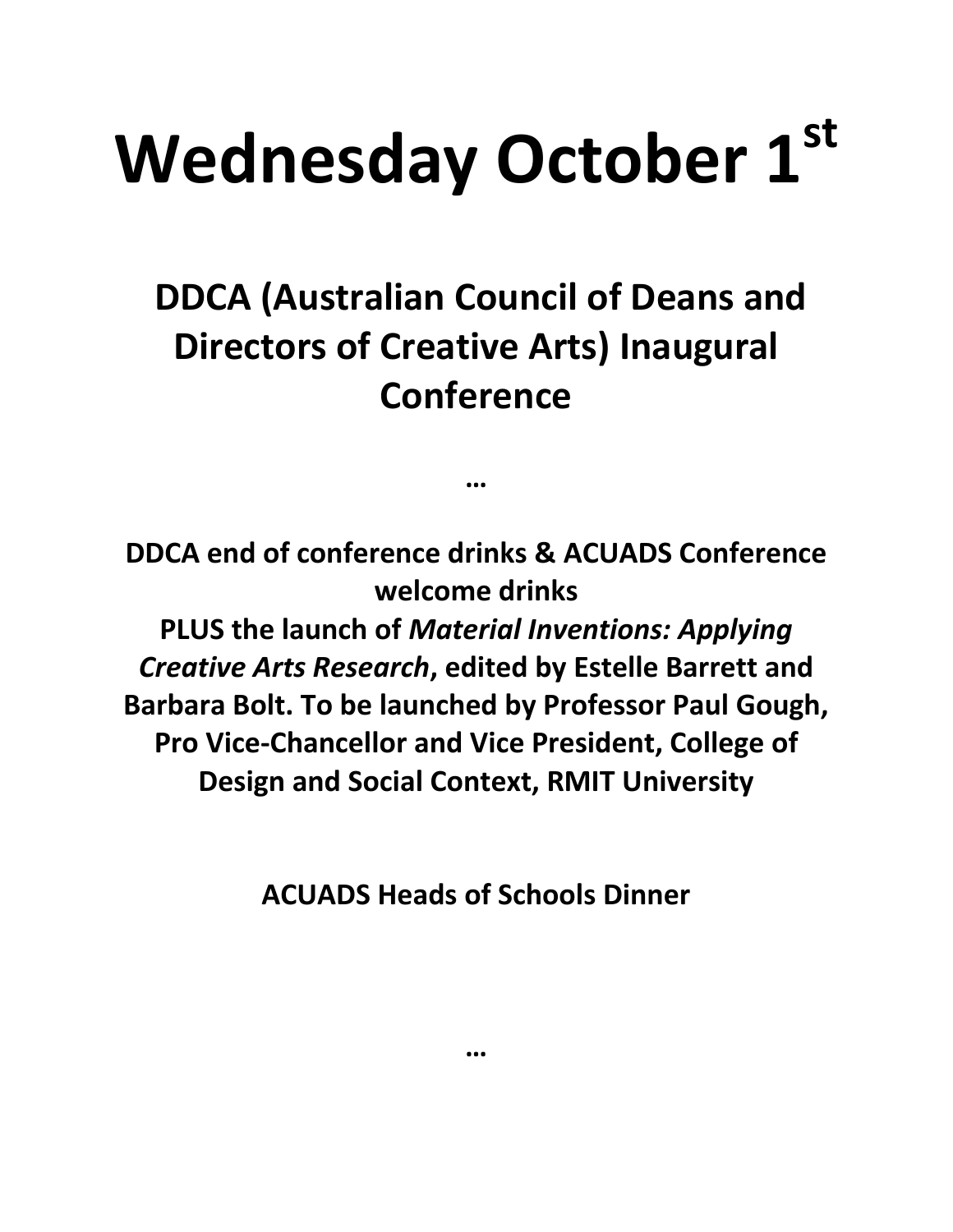## **ACUADS Conference**

Thursday October 2<sup>nd</sup> - DAY ONE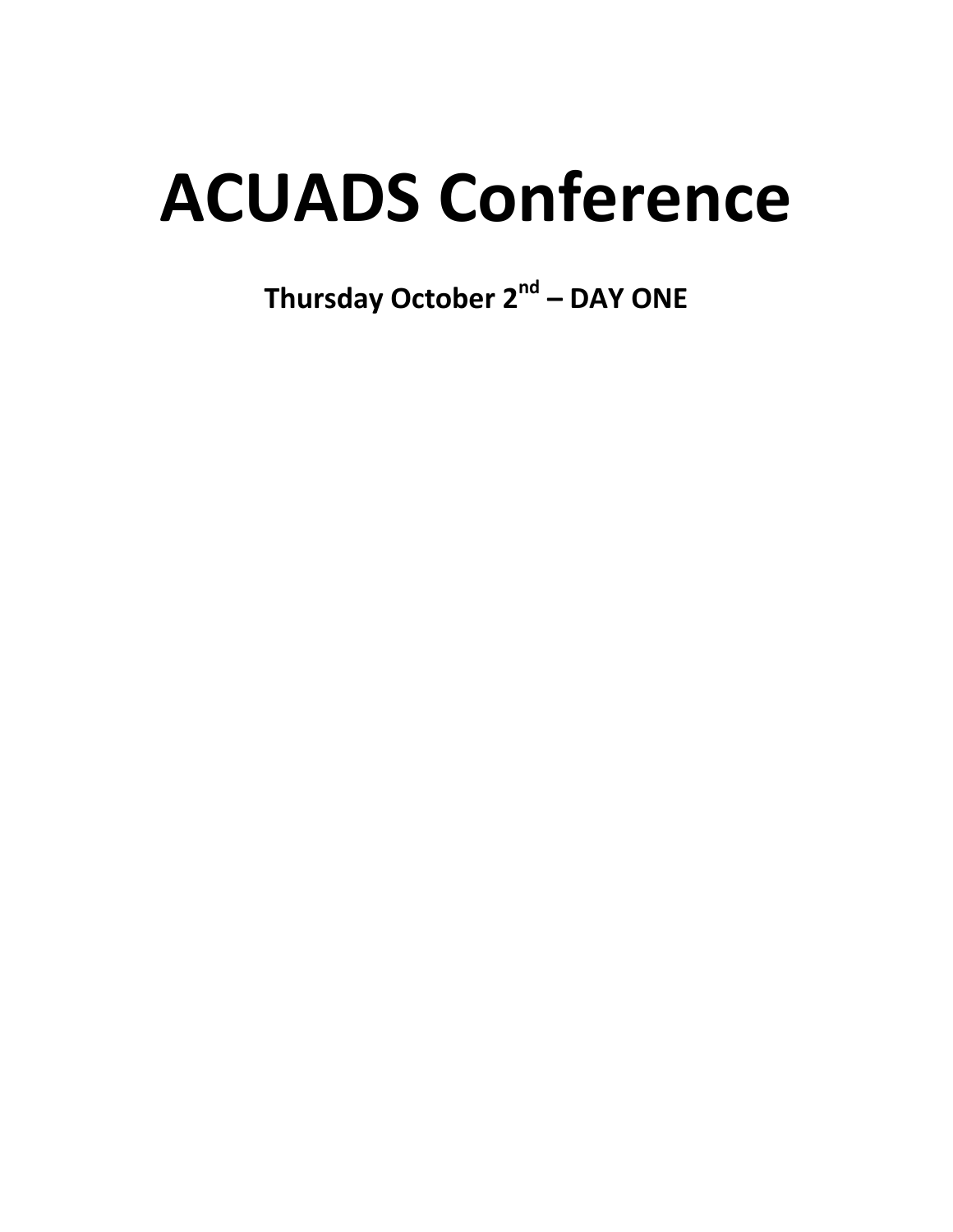|                    | <b>VCA FOUNDERS ROOM</b>                                                                                                                                                                                                                                                                                                                                                                                                                            |                                                                                                                                                                                                                                                                                                                                                                                                                                                                                                                                                     |                                                                                                                                                                                                                                                                                                                                                                        |  |  |
|--------------------|-----------------------------------------------------------------------------------------------------------------------------------------------------------------------------------------------------------------------------------------------------------------------------------------------------------------------------------------------------------------------------------------------------------------------------------------------------|-----------------------------------------------------------------------------------------------------------------------------------------------------------------------------------------------------------------------------------------------------------------------------------------------------------------------------------------------------------------------------------------------------------------------------------------------------------------------------------------------------------------------------------------------------|------------------------------------------------------------------------------------------------------------------------------------------------------------------------------------------------------------------------------------------------------------------------------------------------------------------------------------------------------------------------|--|--|
| $8.00 -$<br>9.00   | <b>ACUADS Executive Meeting</b>                                                                                                                                                                                                                                                                                                                                                                                                                     |                                                                                                                                                                                                                                                                                                                                                                                                                                                                                                                                                     |                                                                                                                                                                                                                                                                                                                                                                        |  |  |
|                    | <b>VCA FEDERATION HALL</b>                                                                                                                                                                                                                                                                                                                                                                                                                          |                                                                                                                                                                                                                                                                                                                                                                                                                                                                                                                                                     |                                                                                                                                                                                                                                                                                                                                                                        |  |  |
| $9.00 -$<br>9.15   | <b>Registration</b>                                                                                                                                                                                                                                                                                                                                                                                                                                 |                                                                                                                                                                                                                                                                                                                                                                                                                                                                                                                                                     |                                                                                                                                                                                                                                                                                                                                                                        |  |  |
| $9.15 -$<br>9.30   | <b>Welcome to Country: Aunty Caroline Briggs</b><br><b>Conference Welcome and introduction to Keynote 1</b><br>- Associate Professor Barb Bolt                                                                                                                                                                                                                                                                                                      |                                                                                                                                                                                                                                                                                                                                                                                                                                                                                                                                                     |                                                                                                                                                                                                                                                                                                                                                                        |  |  |
|                    |                                                                                                                                                                                                                                                                                                                                                                                                                                                     |                                                                                                                                                                                                                                                                                                                                                                                                                                                                                                                                                     |                                                                                                                                                                                                                                                                                                                                                                        |  |  |
| $9.30 -$<br>10.45  | <b>KEYNOTE 1: Present practice and actualizing new visions</b><br>"The Role of Artists and Designers in Transdisciplinary Research"<br>Keynote: Professor Ross Harley, Dean, UNSW   Art & Design (formerly COFA)<br>Respondent: Ingrid Kellenbach, CEO, Adelaide Central School of Art                                                                                                                                                              |                                                                                                                                                                                                                                                                                                                                                                                                                                                                                                                                                     |                                                                                                                                                                                                                                                                                                                                                                        |  |  |
| $10.45 -$<br>11.15 | <b>MORNING TEA - VCA FEDERATION HALL</b>                                                                                                                                                                                                                                                                                                                                                                                                            |                                                                                                                                                                                                                                                                                                                                                                                                                                                                                                                                                     |                                                                                                                                                                                                                                                                                                                                                                        |  |  |
|                    | <b>VCA</b><br><b>FEDERATION HALL</b>                                                                                                                                                                                                                                                                                                                                                                                                                | <b>VCA</b><br><b>FOUNDERS ROOM</b>                                                                                                                                                                                                                                                                                                                                                                                                                                                                                                                  | <b>VCA</b><br><b>CINEMA 2</b>                                                                                                                                                                                                                                                                                                                                          |  |  |
| $11.15 -$<br>12.45 | <b>PANEL A</b><br>The studio 1<br><b>Paul Thomas &amp; David Eastwood</b><br>(UNSW   Art & Design) What<br>constitutes a contemporary<br>transdisciplinary artist studio?<br>Kylie Budge (Victoria) Merging the<br>real and the virtual: 21 <sup>st</sup> century<br>practices and the studio model<br><b>Megan McPherson (Monash</b><br><b>/RMIT)</b> Making us: Methodologies<br>of researching learning and<br>teaching in the university studio | <b>PANEL B</b><br>Learning, teaching and the<br>institution<br><b>Courtney Pedersen (QUT)</b> She's<br>done alright for a girl: Strategies<br>for teaching women artists<br>Kristen Sharpe, Angela Clarke &<br>Mikala Tai (RMIT) Equal Local:<br>Future-proofing curriculum and<br>delivery modes for transnational<br>education<br><b>Gilbert Riedelbauch (ANU) Seven</b><br>years of Foundation Studies -<br>seven years of change<br>Jon Hurford & Peter Ellis (RMIT)<br>Capturing the student experience,<br>pathways to industry<br>engagement | <b>PANEL C</b><br>On the conditions of<br>contemporary practice<br>Pat Hoffie (Griffith) How<br>do we know when an art<br>work works?<br>Tony Curran (CSU) How<br>can portraiture elicit<br>participation?<br>Layli Rakhsha (Curtain)<br>Nostalgia: Memory of the<br>past, longing for the future<br>Jo Li Tay (Curtin)<br>Interaction, interface and<br>interactivity |  |  |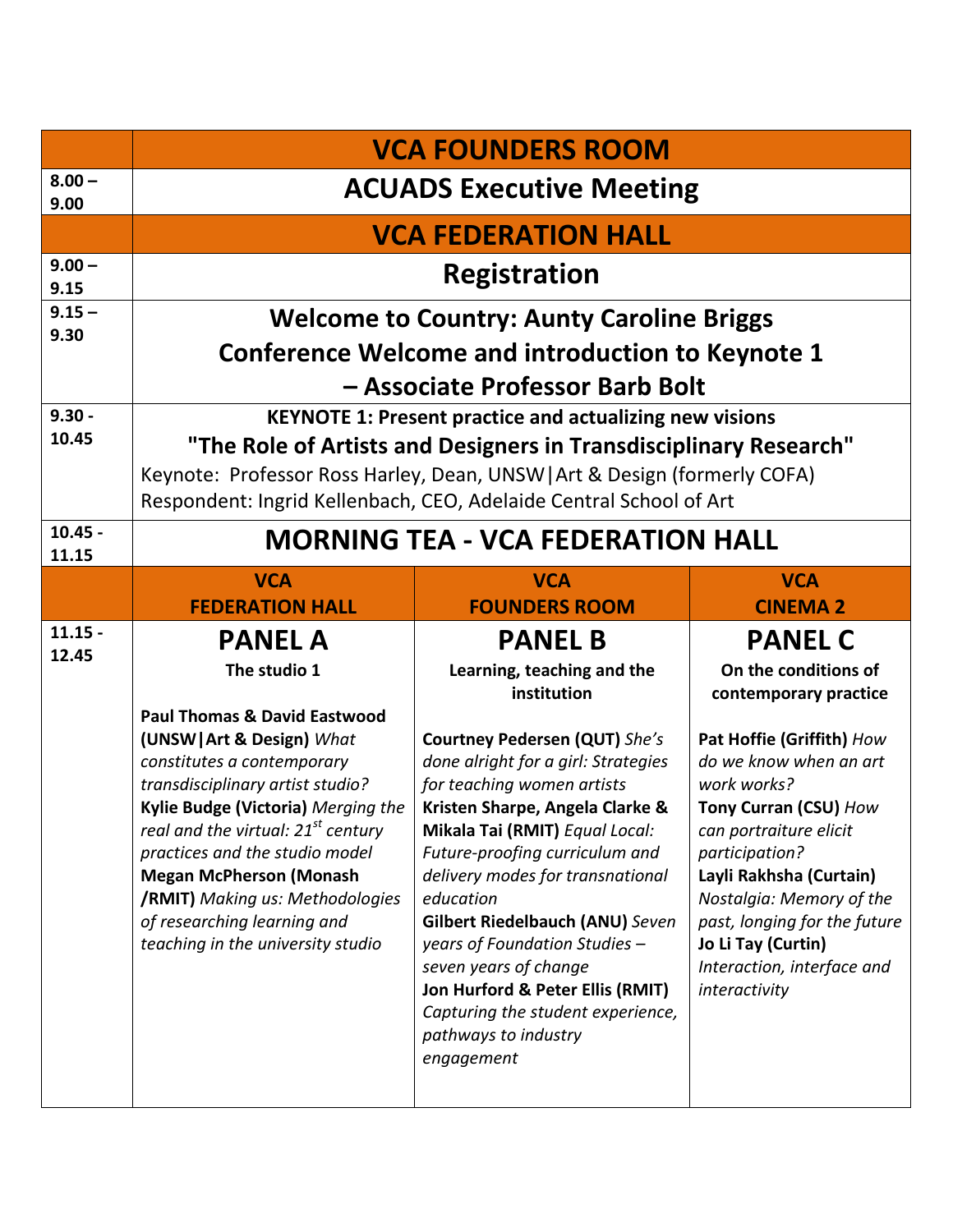| $12.45 -$<br>2.00 | LUNCH - VCA FEDERATION HALL (+ travel to RMIT)                                                                                                                                                                                                                                                                                                                                                                                                           |                                                                                                                                                                                                                                                                                                                                                                                                                                                                                                                                                                                                          |                                                                                                                                                                                                                                                                                                                                                                                                                  |  |  |
|-------------------|----------------------------------------------------------------------------------------------------------------------------------------------------------------------------------------------------------------------------------------------------------------------------------------------------------------------------------------------------------------------------------------------------------------------------------------------------------|----------------------------------------------------------------------------------------------------------------------------------------------------------------------------------------------------------------------------------------------------------------------------------------------------------------------------------------------------------------------------------------------------------------------------------------------------------------------------------------------------------------------------------------------------------------------------------------------------------|------------------------------------------------------------------------------------------------------------------------------------------------------------------------------------------------------------------------------------------------------------------------------------------------------------------------------------------------------------------------------------------------------------------|--|--|
|                   | <b>RMIT DESIGN HUB Lecture Theatre</b>                                                                                                                                                                                                                                                                                                                                                                                                                   |                                                                                                                                                                                                                                                                                                                                                                                                                                                                                                                                                                                                          |                                                                                                                                                                                                                                                                                                                                                                                                                  |  |  |
| $2.00 -$<br>3.15  | Introduction to Keynote 2 - Dr Toby Juliff<br>KEYNOTE 2: Past histories and the value of our heritage in the contemporary<br>context<br>"Bring Out Your Dead"<br>Keynote: Dr Edward Colless, VCA, The University of Melbourne<br>Respondent: A/Professor Kit Wise, Monash University                                                                                                                                                                     |                                                                                                                                                                                                                                                                                                                                                                                                                                                                                                                                                                                                          |                                                                                                                                                                                                                                                                                                                                                                                                                  |  |  |
|                   | <b>RMIT DESIGN HUB Lecture</b><br><b>Theatre</b>                                                                                                                                                                                                                                                                                                                                                                                                         | <b>RMIT DESIGN HUB</b><br><b>Pavilion 1</b>                                                                                                                                                                                                                                                                                                                                                                                                                                                                                                                                                              | <b>RMIT DESIGN HUB</b><br><b>Multipurpose Room</b>                                                                                                                                                                                                                                                                                                                                                               |  |  |
| $3.15 -$<br>4.45  | <b>PANEL D</b><br>The studio 2                                                                                                                                                                                                                                                                                                                                                                                                                           | <b>PANEL E</b><br><b>Design education 1</b>                                                                                                                                                                                                                                                                                                                                                                                                                                                                                                                                                              | <b>PANEL F</b><br>Practice-Research paradigm 1                                                                                                                                                                                                                                                                                                                                                                   |  |  |
|                   | <b>Charles Robb &amp; Daniel Mafe</b><br>(QUT) A different kind of studio:<br>The QUT open studio model and<br>its impact on those teaching<br>within it<br>Lucas Ihlein (Wollongong) The<br>Garden Studio: An<br>experimental model for first<br>year art and design<br>Ruth Waller (ANU) The view<br>from the studio: Exploring art<br>history in practice<br>Oliver Watts (SCA) The studio<br>returns: The return to skill and<br>the death of theory | <b>Cathy Lockhart (UTS) &amp; Evonne</b><br>Miller (QUT) Women's<br>experience of Industrial Design<br>education: What worked, what<br>didn't and where to in the<br>future<br>Gianni Renda & Blair Kuys<br>(Swinburne) The Craftsman<br>versus the Maker: Tensions in<br>design education<br>Fang Xu (UNSW   Art & Design),<br><b>Chun Li &amp; Wenxian Huang</b><br>(GXAI, China) Seeking an<br>Alternative Approach for<br><b>Preparing Studio Project Briefs:</b><br>an experimental studio exercise<br>for a spatial design project<br>A Lam Kim (Swinburne) Online<br>learning in design education | <b>Neill Overton (CSU)</b> Double<br>indemnity: Practice-as-research<br><b>Lyndall Adams, Christopher</b><br><b>Kueh &amp; Renee Newman-Storen</b><br>(ECU) Capturing creative<br>practice<br>Jenny Wilson (QUT) Beyond<br>equivalency: Repositioning<br>artistic research in the<br>university<br><b>Richard Whiteley, Denise Ferris</b><br>& Barbara McConchie (ANU)<br>New models for inter-workshop<br>craft |  |  |
|                   | <b>RMIT DESIGN HUB Pavilion 1</b>                                                                                                                                                                                                                                                                                                                                                                                                                        |                                                                                                                                                                                                                                                                                                                                                                                                                                                                                                                                                                                                          |                                                                                                                                                                                                                                                                                                                                                                                                                  |  |  |
| $4.45 -$<br>5.15  | <b>ACUADS AGM</b>                                                                                                                                                                                                                                                                                                                                                                                                                                        |                                                                                                                                                                                                                                                                                                                                                                                                                                                                                                                                                                                                          |                                                                                                                                                                                                                                                                                                                                                                                                                  |  |  |
|                   | <b>RMIT DESIGN HUB Multipurpose Room</b>                                                                                                                                                                                                                                                                                                                                                                                                                 |                                                                                                                                                                                                                                                                                                                                                                                                                                                                                                                                                                                                          |                                                                                                                                                                                                                                                                                                                                                                                                                  |  |  |
| $5.30 -$<br>8.00  | <b>RECEPTION AND AWARD CEREMONY</b>                                                                                                                                                                                                                                                                                                                                                                                                                      |                                                                                                                                                                                                                                                                                                                                                                                                                                                                                                                                                                                                          |                                                                                                                                                                                                                                                                                                                                                                                                                  |  |  |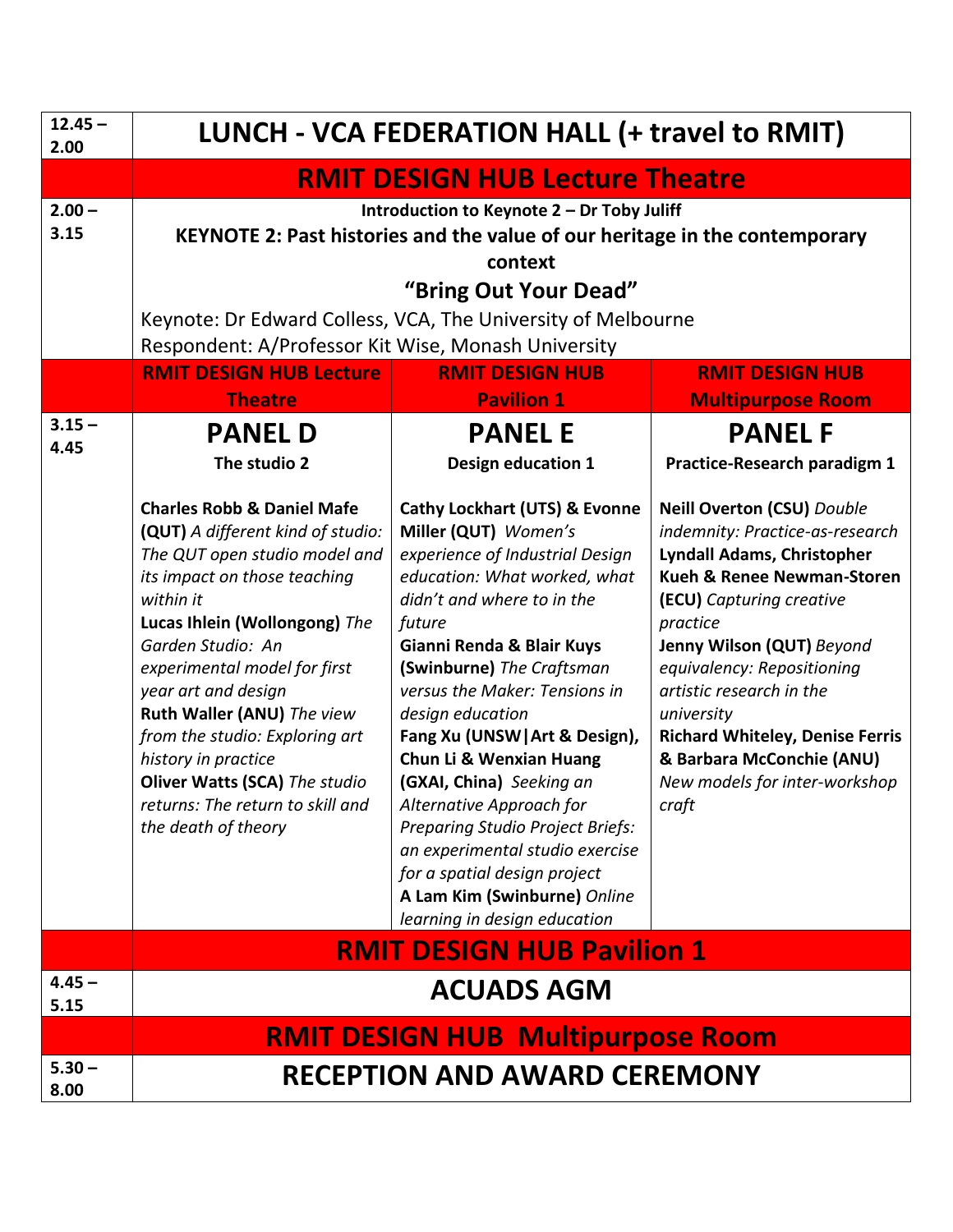## **Friday October 3rd - DAY TWO**

|                                | <b>VCA FEDERATION HALL</b>                                                                                                                                                                                                                                                                                                                                                                                                                                                                                                                                                                                                                |                                                                                                                                                                                                                                                                                                                                                                                                                                                                                                                                                                                                                       |                                                                                                                                                                                                                                                                                                                                                                                                                                                                                                                                                                 |  |
|--------------------------------|-------------------------------------------------------------------------------------------------------------------------------------------------------------------------------------------------------------------------------------------------------------------------------------------------------------------------------------------------------------------------------------------------------------------------------------------------------------------------------------------------------------------------------------------------------------------------------------------------------------------------------------------|-----------------------------------------------------------------------------------------------------------------------------------------------------------------------------------------------------------------------------------------------------------------------------------------------------------------------------------------------------------------------------------------------------------------------------------------------------------------------------------------------------------------------------------------------------------------------------------------------------------------------|-----------------------------------------------------------------------------------------------------------------------------------------------------------------------------------------------------------------------------------------------------------------------------------------------------------------------------------------------------------------------------------------------------------------------------------------------------------------------------------------------------------------------------------------------------------------|--|
| $9.00 -$<br>10.15<br>$10.15 -$ | <b>Introduction to Keynote 3- Professor Marie Sierra</b><br><b>KEYNOTE 3: Future scenarios through speculative ecologies</b><br>"Configuring Critique: Seven Problematics for Arts Education in<br><b>Neoliberal Times"</b><br>Keynote: Professor Jane Rendell, The Bartlett School of Architecture, University<br>College London<br>Respondent: Dr Shane Hulbert, RMIT<br><b>MORNING TEA - VCA FEDERATION HALL</b>                                                                                                                                                                                                                       |                                                                                                                                                                                                                                                                                                                                                                                                                                                                                                                                                                                                                       |                                                                                                                                                                                                                                                                                                                                                                                                                                                                                                                                                                 |  |
| 10.45                          | <b>VCA</b><br><b>VCA</b><br><b>VCA</b>                                                                                                                                                                                                                                                                                                                                                                                                                                                                                                                                                                                                    |                                                                                                                                                                                                                                                                                                                                                                                                                                                                                                                                                                                                                       |                                                                                                                                                                                                                                                                                                                                                                                                                                                                                                                                                                 |  |
|                                | <b>FEDERATION HALL</b>                                                                                                                                                                                                                                                                                                                                                                                                                                                                                                                                                                                                                    | <b>FOUNDERS ROOM</b>                                                                                                                                                                                                                                                                                                                                                                                                                                                                                                                                                                                                  | <b>CINEMA 2</b>                                                                                                                                                                                                                                                                                                                                                                                                                                                                                                                                                 |  |
| $10.45 -$<br>12.15             | <b>PANEL G</b><br><b>Beyond the studio</b><br>Carlos Hoyos, Lisa Scharoun &<br><b>Justine Poplin (Canberra)</b><br>Cultural & educational aspect<br>of field trips<br><b>Paul Uhlmann &amp; Clive Barstow</b><br>(ECU) Embodied Learning:<br>Towards new models for<br>engaging with art within the<br>university<br>Nancy de Freitas, King Tong<br>Ho, Rosemary Martin, Te Oti<br>Rakena (Auckland) Permeable<br>boundaries and flexible identity:<br>The dynamics of the artistic self<br>vs. the others' expectations<br><b>Kevin Murray</b><br>(RMIT/independent) Design<br>from the South: Social Object in<br>teaching and research | <b>PANEL H</b><br><b>Design education 2</b><br><b>Abdullah Al Mahmud</b><br>(Swinburne) Industrial Design<br>education and competencies for<br>designers: Learning from some<br>European design schools<br><b>Cherry Barlowe, Simon Jackson</b><br>and Nanette Carter<br>(Swinburne) Pod Tours: A pilot<br>study that explores audio<br>assisted excursions as a module<br>for an online design unit<br>Karina Clarke & Roderick<br><b>Bamford (UNSW) Art &amp; Design)</b><br>Design at the threshold of<br>dissolving disciplines<br><b>Mark Strachan (Swinburne)</b><br>The role of slavery in design<br>education | <b>PANEL I</b><br><b>Practice-Research paradigm 2</b><br>Georgia Banks (VCA) The<br>Tensile: Repetition,<br>Reperformance, Rearticulation<br><b>Russell Rodrigo (UNSW) Art &amp;</b><br>Design) Materializing<br>Atmospheres: Exploring new<br>technologies of affective<br>potential in Interior Design<br>Daniel Della-Bosca & Dale<br>Patterson (QCA) The<br>imperatives of the application<br>of fractal principles to<br>compositional strategies for the<br>static and moving image?<br><b>Khemmiga Teerapong (RMIT)</b><br>Graphical ways of researching |  |
| $12.15 -$                      | <b>LUNCH - VCA FEDERATION HALL</b>                                                                                                                                                                                                                                                                                                                                                                                                                                                                                                                                                                                                        |                                                                                                                                                                                                                                                                                                                                                                                                                                                                                                                                                                                                                       |                                                                                                                                                                                                                                                                                                                                                                                                                                                                                                                                                                 |  |